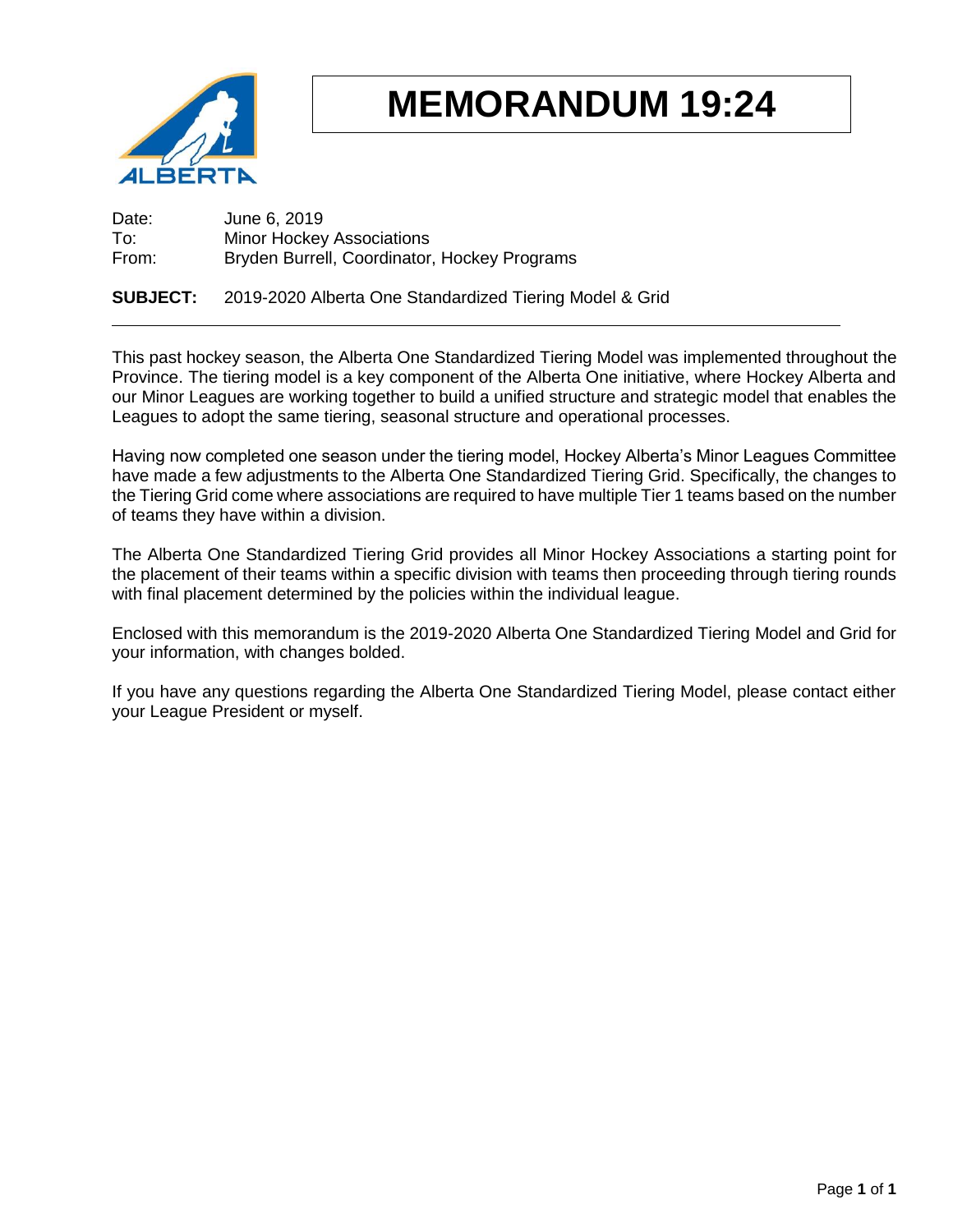

#### **1.0 Application**

- 1.1 The Alberta One Tiering Model applies to the following minor hockey leagues operating at the Atom, Peewee, Bantam and Midget divisions:
	- Hockey Calgary
	- Hockey Edmonton
	- Central Alberta Hockey League
- Northern Alberta Interlock
- All Peace Hockey League
- North Eastern Alberta Hockey League
- 1.2 Any regulation covered in the Alberta One Tiering Model supersedes any regulation made by an individual league, when dealing with any issues that are covered by this document.

#### **2.0 Season Timeline**

2.1 Each league shall determine its season timeline for pre-season, regular season, and playoffs, as long as the timeline is in accordance with *Hockey Canada's Seasonal Structure Guidelines.* 

#### **3.0 Tiering**

- 3.1 Each League shall not operate more than six tiers at a division.
	- 3.1.1 Each League shall operate the following number of tiers per division based on the total number of teams at that division.

| <b>Teams per Division</b> | <b>Tiers per Division</b> | * Tiers Operated          |  |  |
|---------------------------|---------------------------|---------------------------|--|--|
| $40 + T$ eams             | 6                         | Tiers 1, 2, 3, 4, 5 and 6 |  |  |
| $32 - 50$ Teams           |                           | Tiers 1, 2, 3, 4 and 5    |  |  |
| $24 - 40$ Teams           | 4                         | Tiers 1, 2, 4 and 5       |  |  |
| $16 - 30$ Teams           |                           | Tier 2, 3 and 4           |  |  |
| $8 - 20$ Teams            |                           | Tier 2 and 4              |  |  |
| $0 - 10$ Teams            |                           | Tier 3 or 4               |  |  |

\* Should a League look to operate different tiers than those listed above, approval from Hockey Alberta's Minor Leagues Committee must be given prior to the start of regular season play.

- 3.2 Each league shall determine its own process for tiering rounds (pre-season play).
- 3.3 Each league shall tier teams in accordance with the Alberta One Tiering Grid (Appendix A), which includes:
	- 3.3.1 The tiering grid is to be the starting point for all teams;
	- 3.3.2 The number of teams within an association at a division must include all teams registered in the association at that division, excluding teams in Elite, AA or Female hockey streams;
	- 3.3.3 When an association is required, or requests, to have more than one team at a particular tier, these teams shall be equally blended and balanced;
	- 3.3.4 An individual team may move, or be moved, upwards or downwards during the tiering process, with the final placement of all teams to be determined by the league and in accordance with the minimums established by the grid;
	- 3.3.5 When an association chooses to have two or more equal teams at the same tier instead of utilizing top down tiering and having teams ranked strongest to weakest,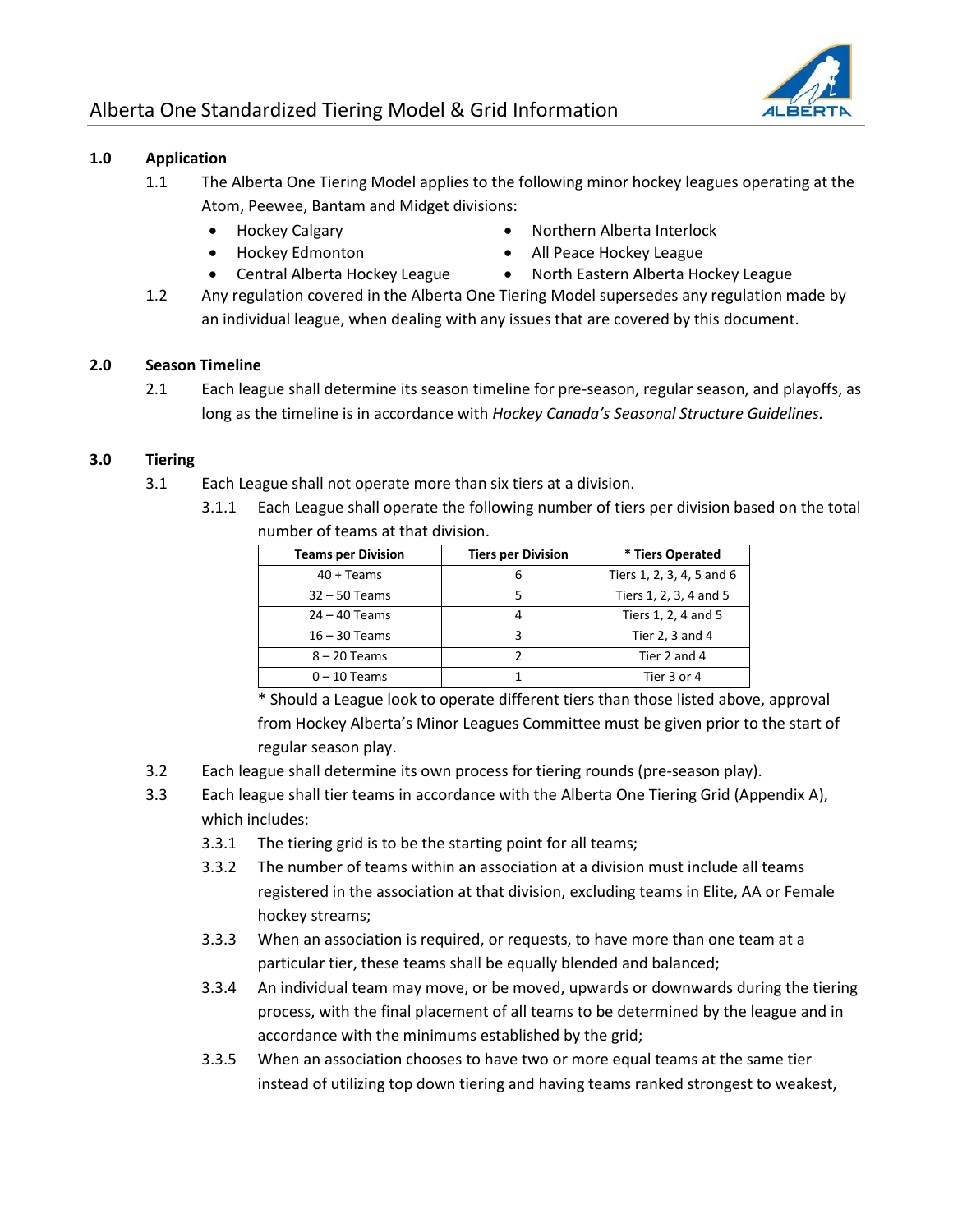

these teams will be placed on the tiering grid at the median tier that any of these teams would have been placed had they not chosen to be divided equally.

- *3.3.5.1 Example: An association has 6 teams to be placed according to the Alberta One Tiering Grid. The association chooses to have three ranked teams and three equally divided teams. According to the Tiering Grid, the 3 equally divided teams should have been placed at Tier 4, 5, and 6 if they had been ranked. Consequently, those three equal teams will be classified as Tier 5 teams, which is the median tier that any of these three teams would have been placed at, had they been ranked.*
- 3.2.6 The leagues will have the ability to move the equally divided teams to different tiers should it become apparent that they are either too strong or too weak for the tier that they have been placed in. This may include splitting the teams into different tiers.
- 3.4 In the event of an error in placement that results in a team being far too strong for a particular tier, the league has the ability to move the team upwards **prior to and including January 15**. **Should a team who is far too strong for a particular tier refuse to be "re-tiered", the league may disqualify the team from eligibility for the Provincial Championships and/or disqualify the team from further league play including playoffs.**

#### **4.0 Disputes**

- 4.1 Any clarification or dispute from an individual team related to this Model shall be dealt with by that team's home league.
- 4.2 Any clarification or dispute from a league relating to this Model shall be dealt with by the Hockey Alberta Minor Leagues Committee and/or the Hockey Alberta Minor Regulations Committee.